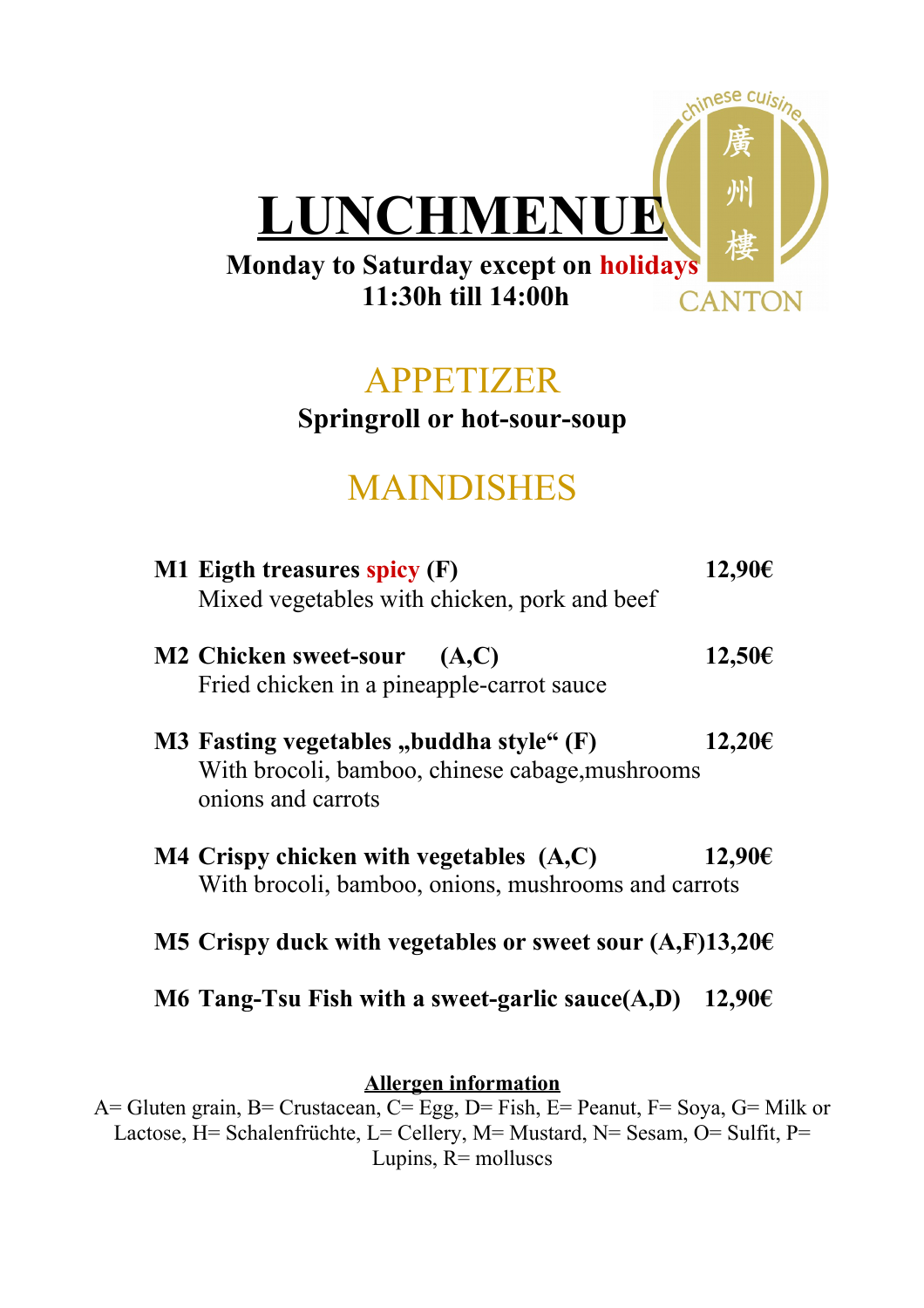|                         | <b>APPETIZER</b>                                                                          | chinese cuis    |
|-------------------------|-------------------------------------------------------------------------------------------|-----------------|
| 1                       | Springroll (A,C)<br>Homemade, big springroll with meat and white herb                     | 4,20€           |
|                         | 1A Vegeterian springrolls (A,C)<br>5 small rolls with sweet-chilli sauce                  | $-3,80e$        |
| $\overline{2}$          | Tempura fried vegetables $(A,C)$<br>With onions, carrots, paprica and champignons         | 4,90€           |
| $\mathbf{3}$            | Fried Wan Tan (A,C)<br>Finely chopped chicken in wan tan, with chilli sauce               | $5,50 \in$      |
| $\overline{\mathbf{4}}$ | Fried squid (D)                                                                           | $4,50 \in$      |
| 5                       | Kim-chi salad spicy                                                                       | $4,50 \in$      |
| 6                       | Cucumber salad spicy (F)                                                                  | $5,50 \in$      |
| 7                       | Dumblings fried or steamed (A,C,F)<br>Homemade dumblings with beeffillin                  | $7,50$ €        |
| 8                       | Mixed dumblings $(A,B,C,F)$<br>Beef-, prawns-, pork- and fishfillings                     | 7,50€           |
| 9                       | Fried prawns (A,B)<br>small $6,50$ €                                                      | big $10,80 \in$ |
| 10                      | Mixplate (2 veg. Springrolls, 2 Wan tans,<br>2 fried squid, 2 fried prawns)               | $8,80 \in$      |
| 12                      | Hot-sour-soup spicy $(A, C, F, O)$<br>Our special soup with vegetables to fu and duckmeat | 4,30€           |
| 13                      | Wan Tan soup $(A,C)$<br>Finely chopped chicken in wan tan, in a clear soup                | $4,80 \in$      |

#### **Allergen information**

A= Gluten grain, B= Crustacean, C= Egg, D= Fish, E= Peanut, F= Soya, G= Milk or Lactose, H= Schalenfrüchte, L= Cellery, M= Mustard, N= Sesam, O= Sulfit, P= Lupins, R= molluscs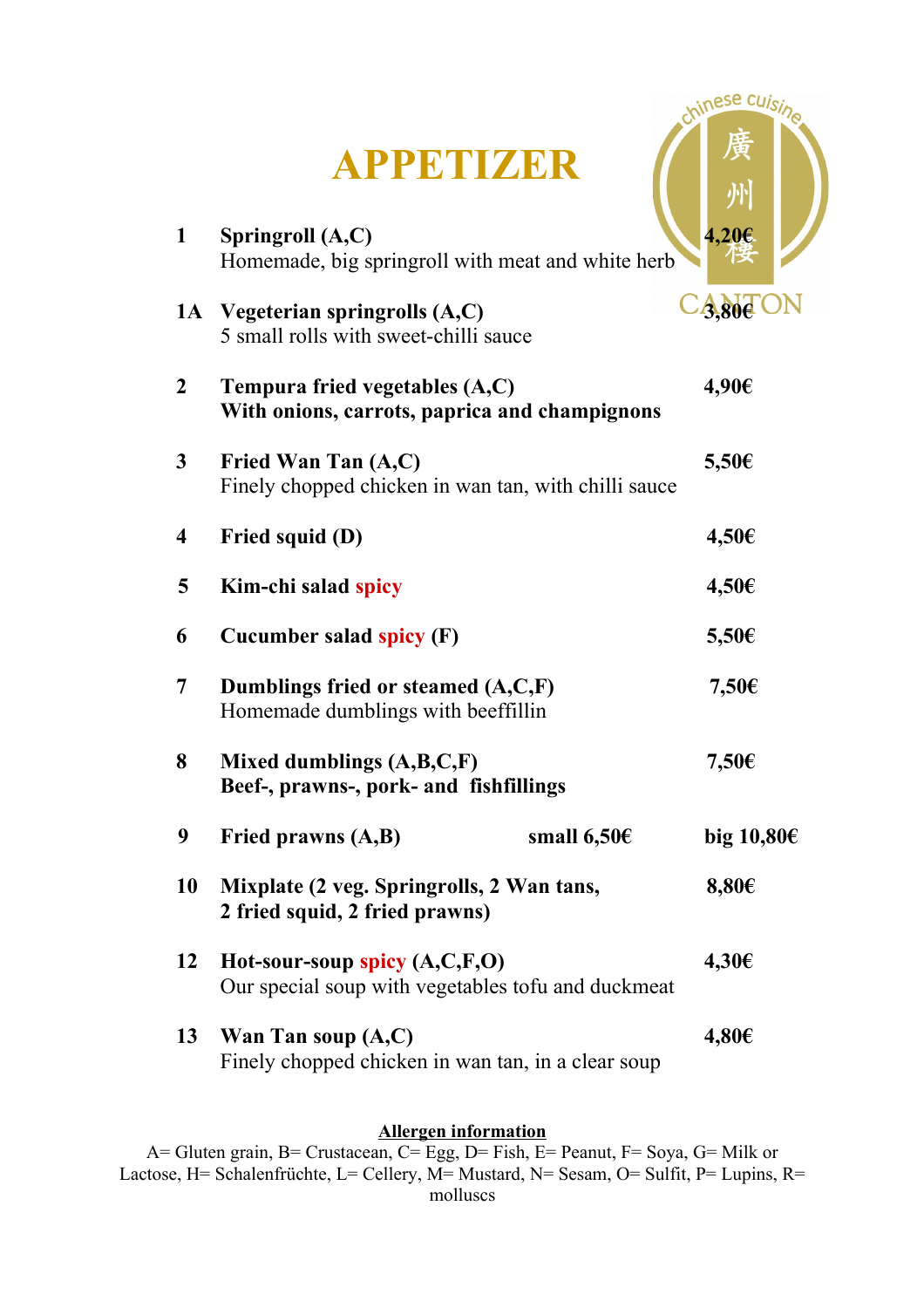# **MAINDISHES**

chinese cuisine

州

## **CHICKEN**

|           | CHICNDI                                                                                                                          |        |
|-----------|----------------------------------------------------------------------------------------------------------------------------------|--------|
| <b>20</b> | Chicken with Curry spicy (A,G)<br>Coconutmilk with curry, broccoli, bamboo and carrots                                           | 14,80€ |
|           | 21 Chicken sweet sour (A,C)<br>Fried chicken in a tomatoe, pineapple, carrot sauce                                               | 14,30€ |
|           | 22 Chicken Tang Tsu (A,C,F)<br>Crispy chicken in a garlic-sweet-sour-sauce                                                       | 14,80€ |
|           | 23 Crispy Chicken with fried noodles<br>Or fried rice, within kim chi salad garlic or<br>Sweet-sour or mango-cocos-sauce (A,C,G) | 16,80€ |
|           | <b>DUCK</b>                                                                                                                      |        |
| 30        | Crispy duck with fried noodles or rice $(A,F)$<br>with garlic sauce                                                              | 17,80€ |
| 31        | Crispy duck sweet sour (A)<br>in a pineapple-carrot sauce                                                                        | 17,80€ |
| 32        | Crispy duck with vegetables (can also cooked<br>spicy) $(A, F, O)$<br>With paprika, onions, mushrooms, carrots and bamboo        | 17,80€ |
| BE        | КH                                                                                                                               |        |

- **40 Beef with onions (F,O) 16,80€**
- **41 Crispy beef spicy ( A,F,O) 16,80€** With paprika, carrots and onions

#### **Allergen information**

A= Gluten grain, B= Crustacean, C= Egg, D= Fish, E= Peanut, F= Soya, G= Milk o Lactose, H= Schalenfrüchte, L= Cellery, M= Mustard, N= Sesam, O= Sulfit, P= Lupins, R= molluscs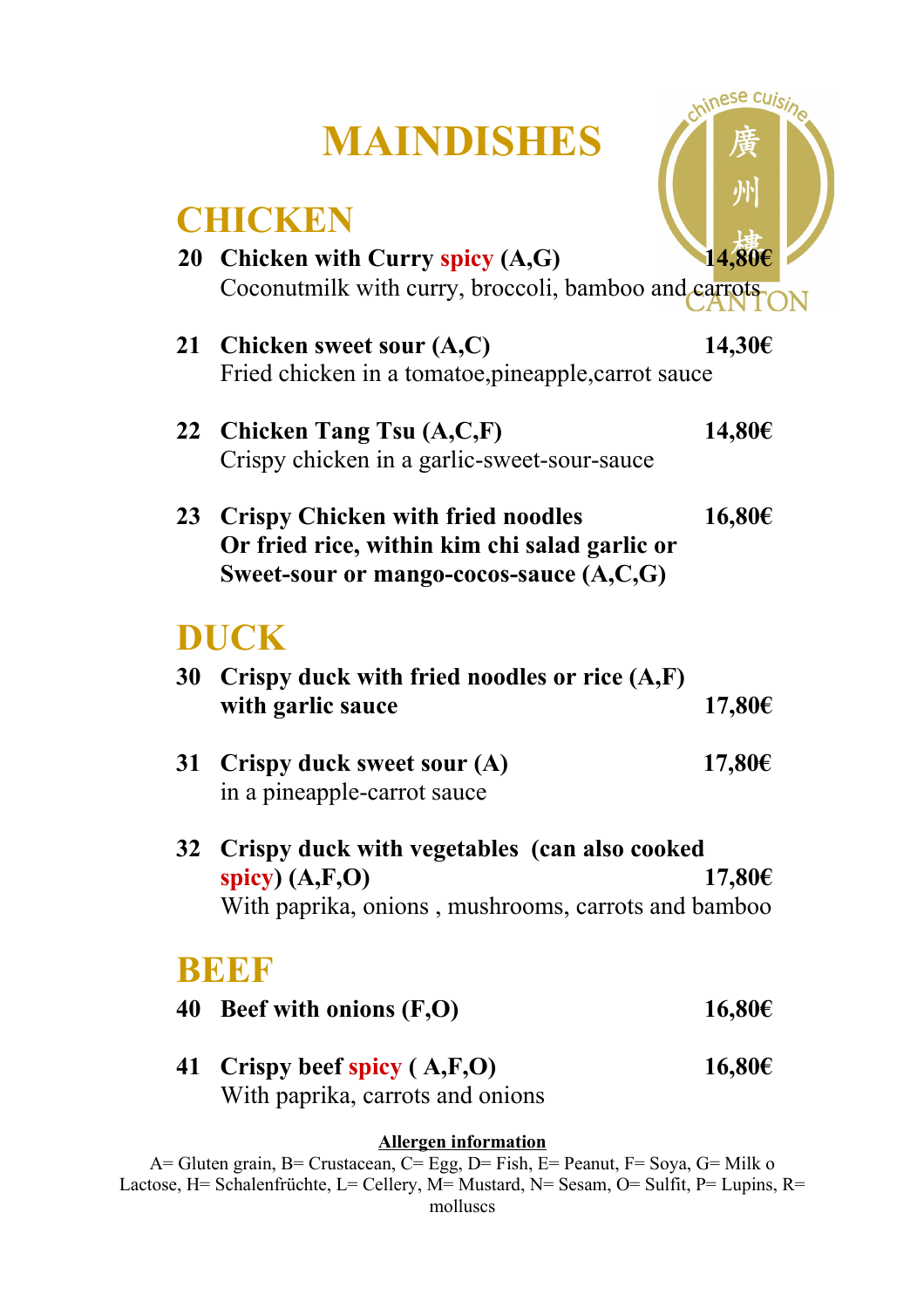## **SEAFOOD**



Lactose, H= Schalenfrüchte, L= Cellery, M= Mustard, N= Sesam, O= Sulfit, P= Lupins, R= molluscs

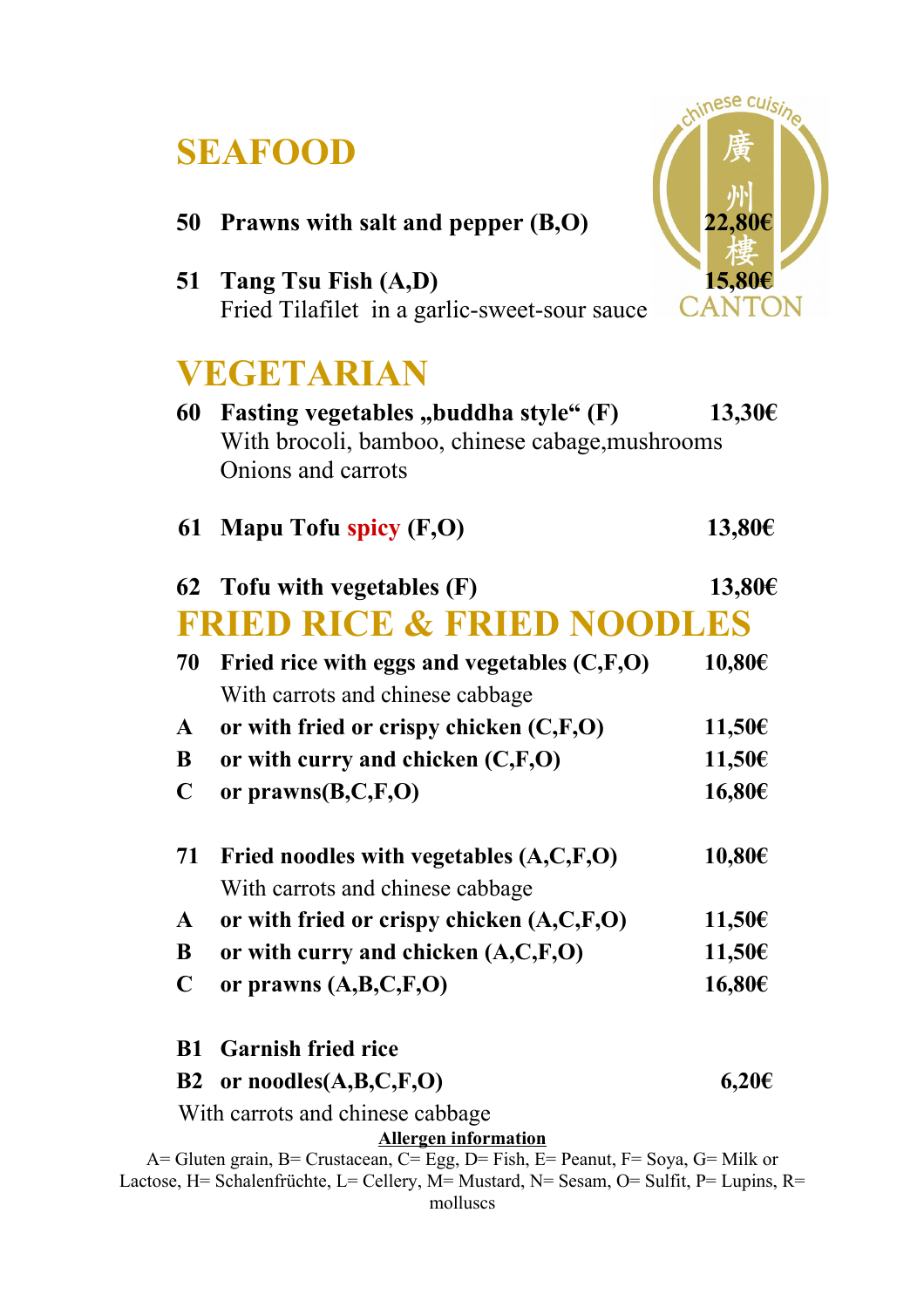# **ORIGINAL, CHINESE DISHES**

**C1 Yu xiang qiezi Aubergine with various vegetables spicy (F,O)**  Fine chopped onions, paprika, ginger and chily **14,30€**

hinese cuisin

**CANTON** 

- **C2 Canton duck with a golden crust with beijin sauce (A,F) With homemade chinese bread and cucumber 26,80€**
- **C3 Tender braised belly meat with 24,80€ homemade chinese bread (A)**
- **C4 Eight treausures spicy (F,O) 15,80€** Various vegetables with chicken,pork and beef

## **CANTON / BEIJING DUCK FOR 2 or 4 PERSON**

| 1. Gang | Hot-sour soup                                                                                           |         |  |
|---------|---------------------------------------------------------------------------------------------------------|---------|--|
| 2. Gang | <b>Mixed dumblings</b>                                                                                  |         |  |
| 3. Gang | Crispy beijing duck with beijing sauce<br>With cucumber, cellery and homemade wraps                     |         |  |
| 4.Gang  | Tender braised belly meat "canton style"<br>with home made chinese bread<br>Season vegetables (A,C,F,O) |         |  |
| 5. Gang | <b>Dessert</b>                                                                                          | 80/140€ |  |

#### **Allergen information**

A= Gluten grain, B= Crustacean, C= Egg, D= Fish, E= Peanut, F= Soya, G= Milk or Lactose, H= Schalenfrüchte, L= Cellery, M= Mustard, N= Sesam, O= Sulfit, P= Lupins, R= molluscs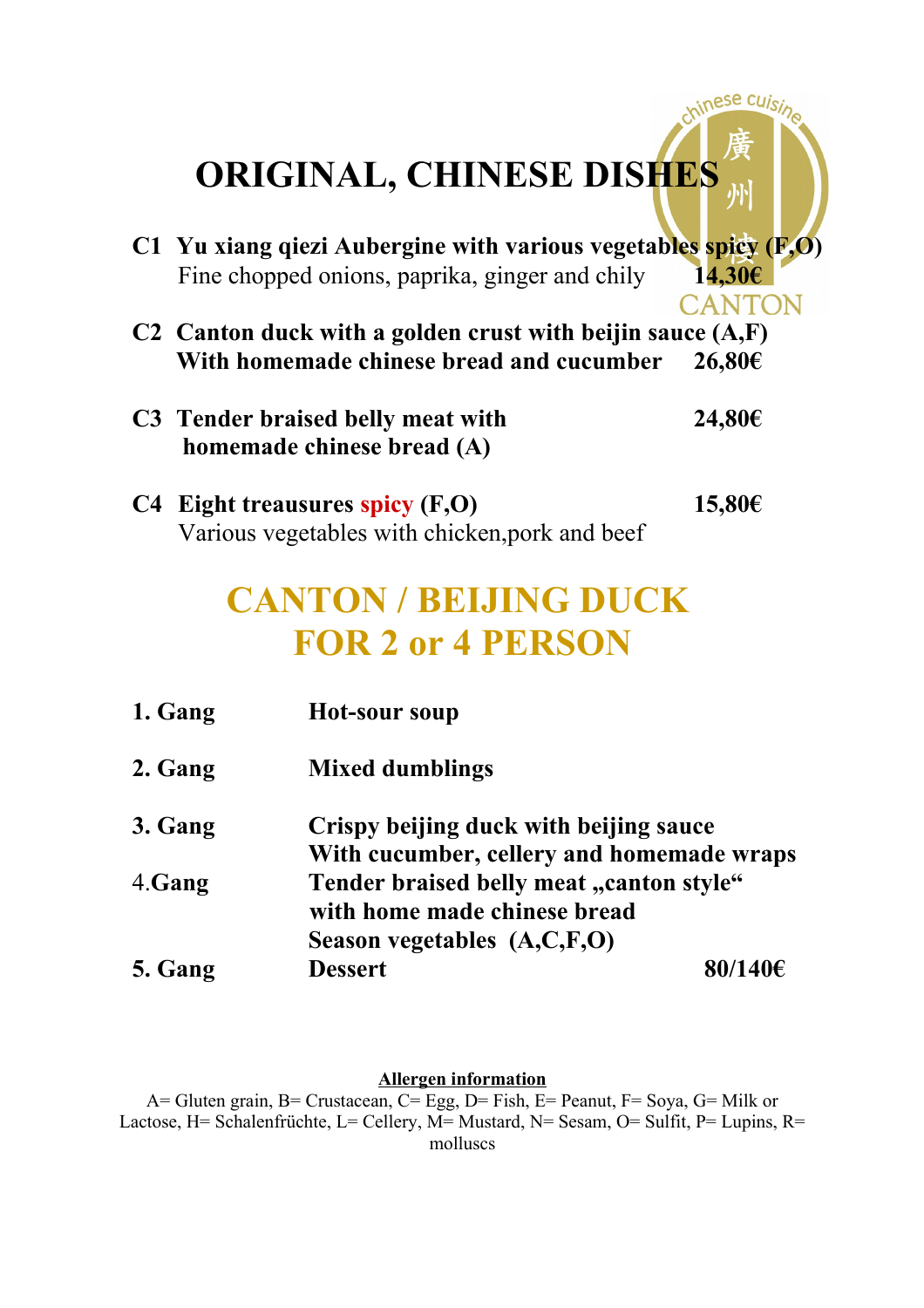| <b>LUXURY MENUE FOR 2 PERSON</b>                                                                                                                                       |             |  |
|------------------------------------------------------------------------------------------------------------------------------------------------------------------------|-------------|--|
| L1 Hot-sour soup<br>Homemade springroll or vegetarian springrol<br>• Eigth treasures spicy<br>• Crispy Duck<br>• Chicken sweet sour<br><b>Fried bananas with honey</b> | 小<br>CANTON |  |
| (A, C, F, O)                                                                                                                                                           | 49,80€      |  |
| L2 Wan-tan soup<br>Homemade springroll or vegetarian springroll<br><b>Chicken with curry spicy</b><br><b>Crispy chicken</b>                                            |             |  |
| Tang-tsu fisch with a sweet-garlic-sauce<br><b>Fried bananas with honey</b><br>(A, D, F, G, O)                                                                         | 49,80€      |  |

# **LUXURY MENUE FOR 4 PERSON**

## **L3 Hot sour soup**

**Homemade springroll or vegetarian springroll**

- **Beef with onions**
- **Crispy duck with vegetables**
- **Chicken sweet sour**
- **Prawns with salt and pepper**
- **Eigth treasures spicy**

**Fried bananas with honey (A,B,C,F,O) 98,80€ DESSERT**

- **80 Fried bananas with honey (A,C)** 5**,30€**
- **81 Fried bananas with honey and ice (A,C) 6,30€**
- **82 Flambed ice(A,O) 5,80€**
- **83 Lychee-coconut-cream-cheescake (A,C,G) 5,30€**

#### **Allergen information**

A= Gluten grain, B= Crustacean, C= Egg, D= Fish, E= Peanut, F= Soya, G= Milk or Lactose, H= Schalenfrüchte, L= Cellery, M= Mustard, N= Sesam, O= Sulfit, P= Lupins, R= molluscs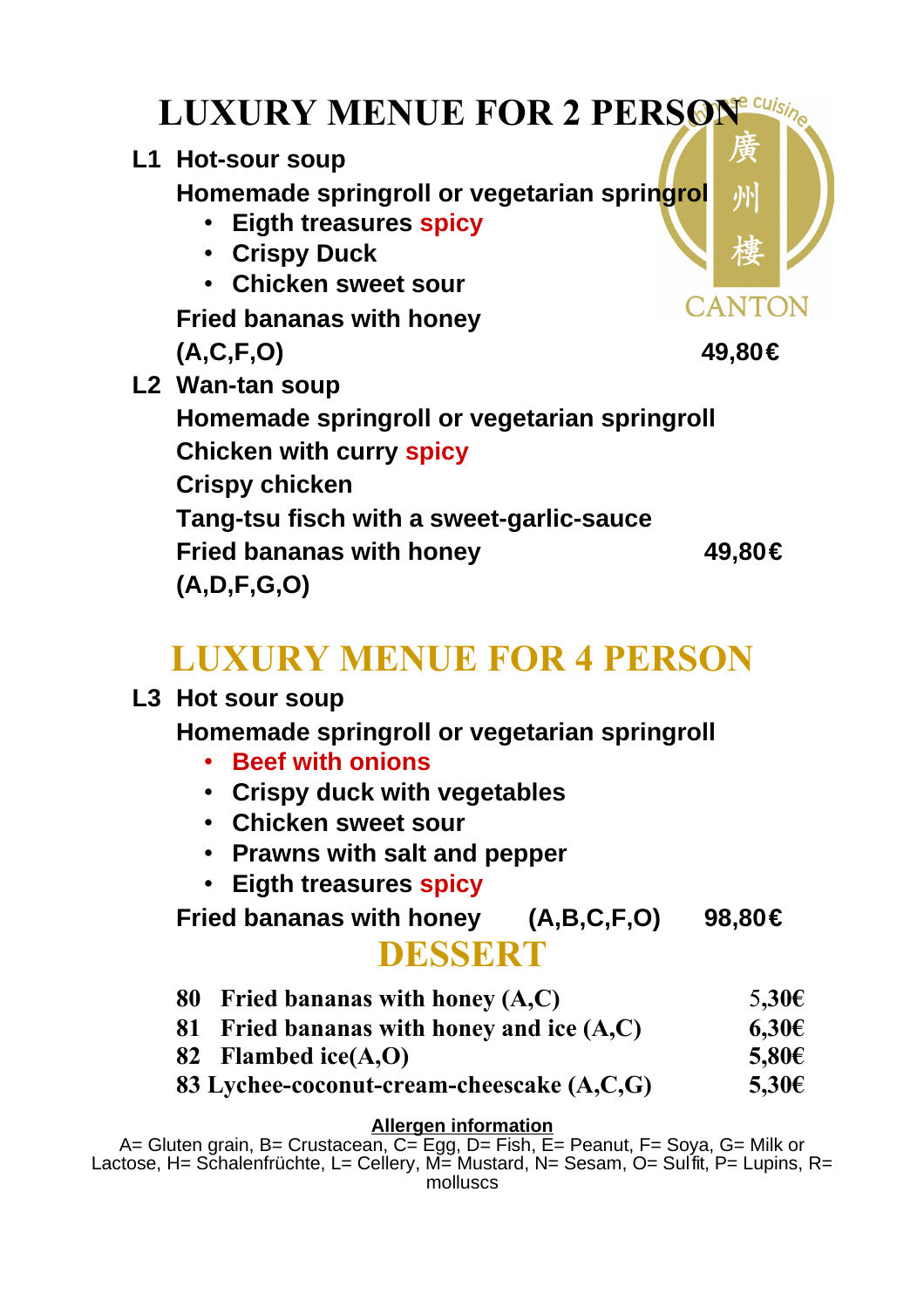# *Softdrinks*

chinese cuisine

晤

| UVI I DINII 1110 |            |
|------------------|------------|
|                  |            |
|                  | $3,40 \in$ |
| 0, 51            | 4,40€      |
| 0,31             | $3,60 \in$ |
| 0,51             | $4,70 \in$ |
| 0,31             | $3,40 \in$ |
| 0,51             | $4,40 \in$ |
| 0,31             | $3,60 \in$ |
| 0,51             | 4,60€      |
| 0,31             | $3,40 \in$ |
| 0,51             | $4,40 \in$ |
| 0,31             | 4,50€      |
| 0,51             | $5,50 \in$ |
| 0,31             | $3,40 \in$ |
| 0,51             | $4,40 \in$ |
| 0,31             | $2,60 \in$ |
| 0,51             | $3,60 \in$ |
| 0,31             | $2,70 \in$ |
| 0,51             | $3,70 \in$ |
| 0,51             | $4,50 \in$ |
| 0,31             | $3,70 \in$ |
| 0,31             | $3,70$ €   |
| 0,31             | $3,70 \in$ |
| 0,21             | $3,70$ €   |
| 0,21             | $3,70$ €   |
| 0,31             | $3,40 \in$ |
| 0, 71            | $6,10 \in$ |
|                  | 0,31       |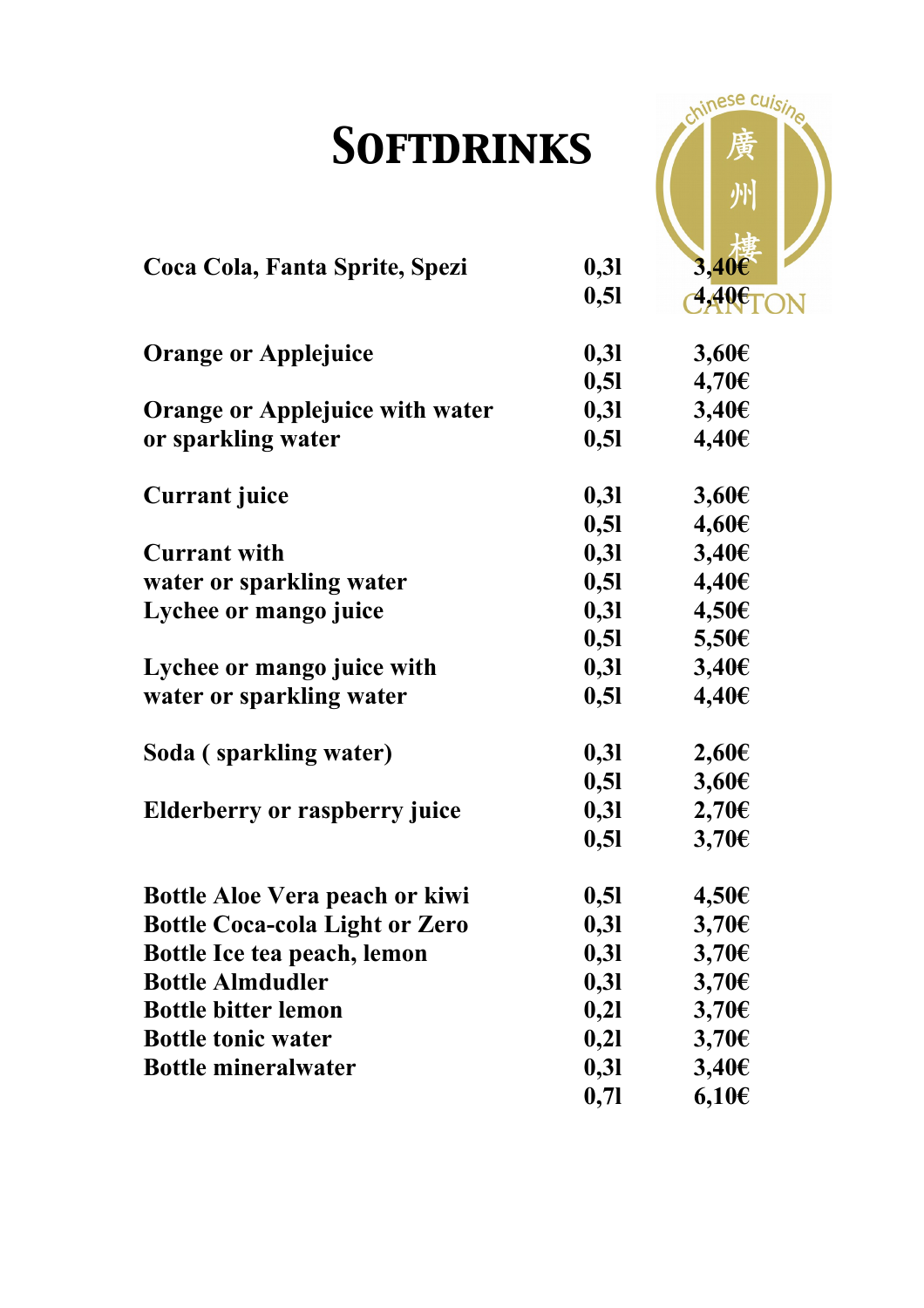## **TEA**

**Peppermint-, Camomile-, Black- 3,90€ and Fruit tea Jasmin- or Green-tea 4,10€ Mango-, Ginger-lemon or Ginsengfruit-tea, Peach and apricosetea 4,40€** 



## **COFFEE**

| <b>Espresso</b>        | $4,00 \in$ |
|------------------------|------------|
| <b>Extend coffee</b>   | 4,40€      |
| Capuccino              | $4,50 \in$ |
| <b>Latte Macchiato</b> | $4,70 \in$ |

## **BEER (A)**

| Beer from the barrel                  |  | $0,213,40€$ 0,31 3,70€ 0,51 4,70€ |                |
|---------------------------------------|--|-----------------------------------|----------------|
| Radler                                |  | $0,313,90 \in 0,514,90 \in$       |                |
| <b>Wheat Beer Edelweiß Hefe</b>       |  |                                   | $0,514,70 \in$ |
| <b>Wheat Beer Edelweiß dark</b>       |  | $0,514,70 \in$                    |                |
| <b>Wheat Beer Edelweiß nonalcohol</b> |  |                                   | 0,514,506      |
| Schloßgold nonalcohol beer            |  |                                   | 0,514,506      |
| <b>Tsing Tao Beer</b>                 |  | 0,314,506                         |                |

## **APERITIFS (O)**

| 4 <sub>cl</sub> | $4,70 \in$      |
|-----------------|-----------------|
| 2cl             | $5,60 \in$      |
| 2 <sub>cl</sub> | $6,60 \in$      |
| 2 <sub>cl</sub> | 7,10 $\epsilon$ |
| 4cl             | 7,10 $\epsilon$ |
| 2cl             | $7,10 \in$      |
| 4cl             | $7,30 \in$      |
|                 |                 |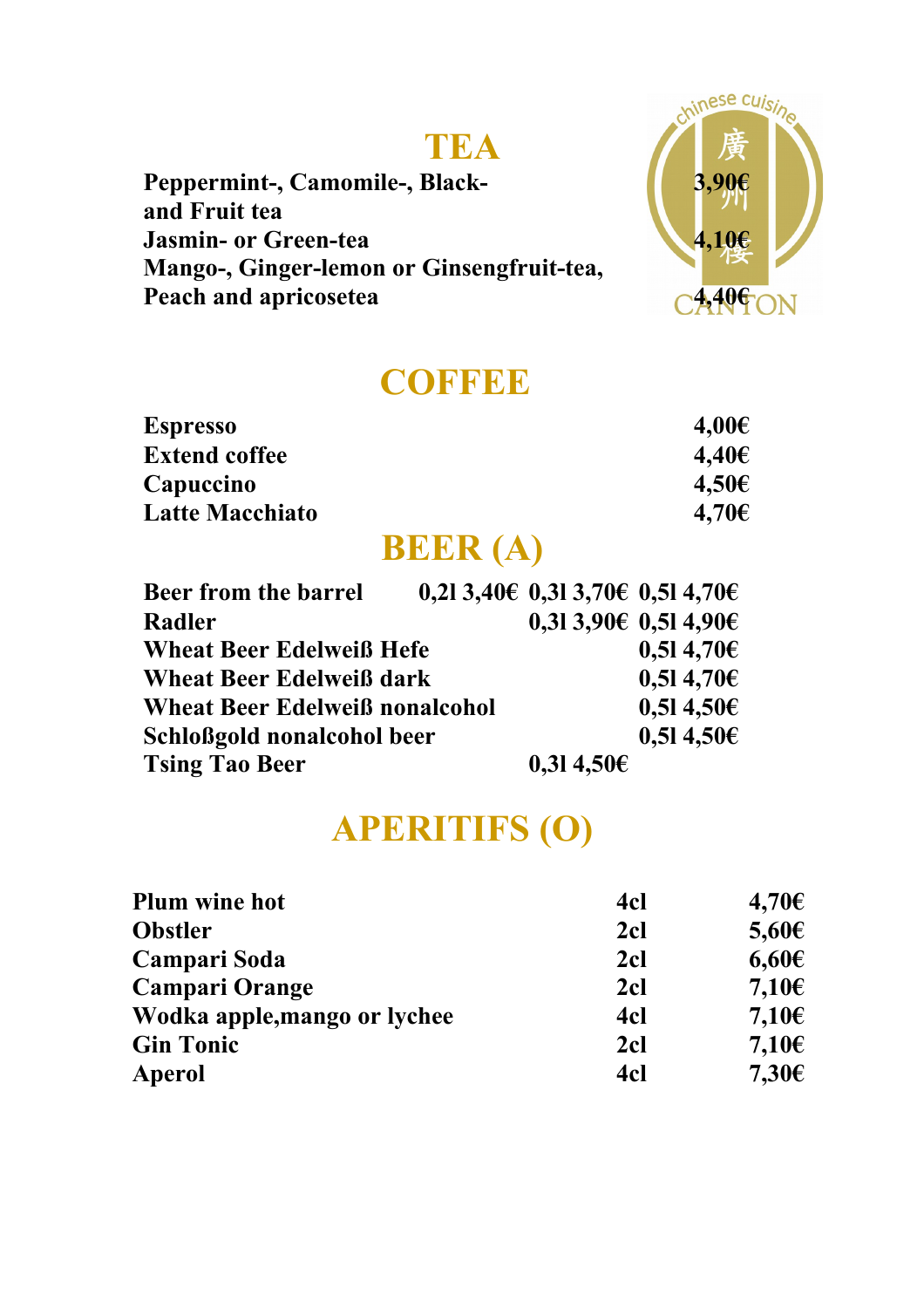## **WHITE WINE**

**Splashing white wine 1/4 Splashing white wine sweet 1/4l 4,80€**



**Grüner Vetliner Wagramterrassen 2017 Weingut Anton Bauer**

This wine is a classic Grüner Veltliner. It impresses with its light and fruity enjoyment with a fine spice. A wonderful wine, which is best to enjoy cool on the terrace. **1|8l 4,90€ 1/4l 7,40€ 0,75l 28€**

> **Riesling Sandstein 2017 Weingut Josef Fritz**

Spicy peach fruit and spicy notes underpinned in the nose. On the palate mineral with crisp structure; multi-faceted, lively, and with a spirited finish.

**1/8l 5,00€ 1/4l 7,60€ 0,75l 29€**

**Chardonnay Heidenboden 2017 Weingut Keringer-Mönchhof-Neusiedlersee**

A bouquet of fine fruit and flower aromas in the nose.

 On the palate, the wine presents itself juicy and fresh, with notes of pears and ripe bananas, in the finish elegant, balanced and

creamy.

**1,8l 5,00€ 1/4l 7,60€ 0,75l 29€**

**Asia Cuvée 2017 Weingut Rotes Haus am Nussberg, Wien**

Seductive and exotic fruit notes and an elegant muscat and rose scent unfold in the nose.

On the palate, the wine is balanced and lively with delicate residual sweetness in the reverberation.

**1/8l 5,40€ 1/4l 8,30€ 0,75l 32€**